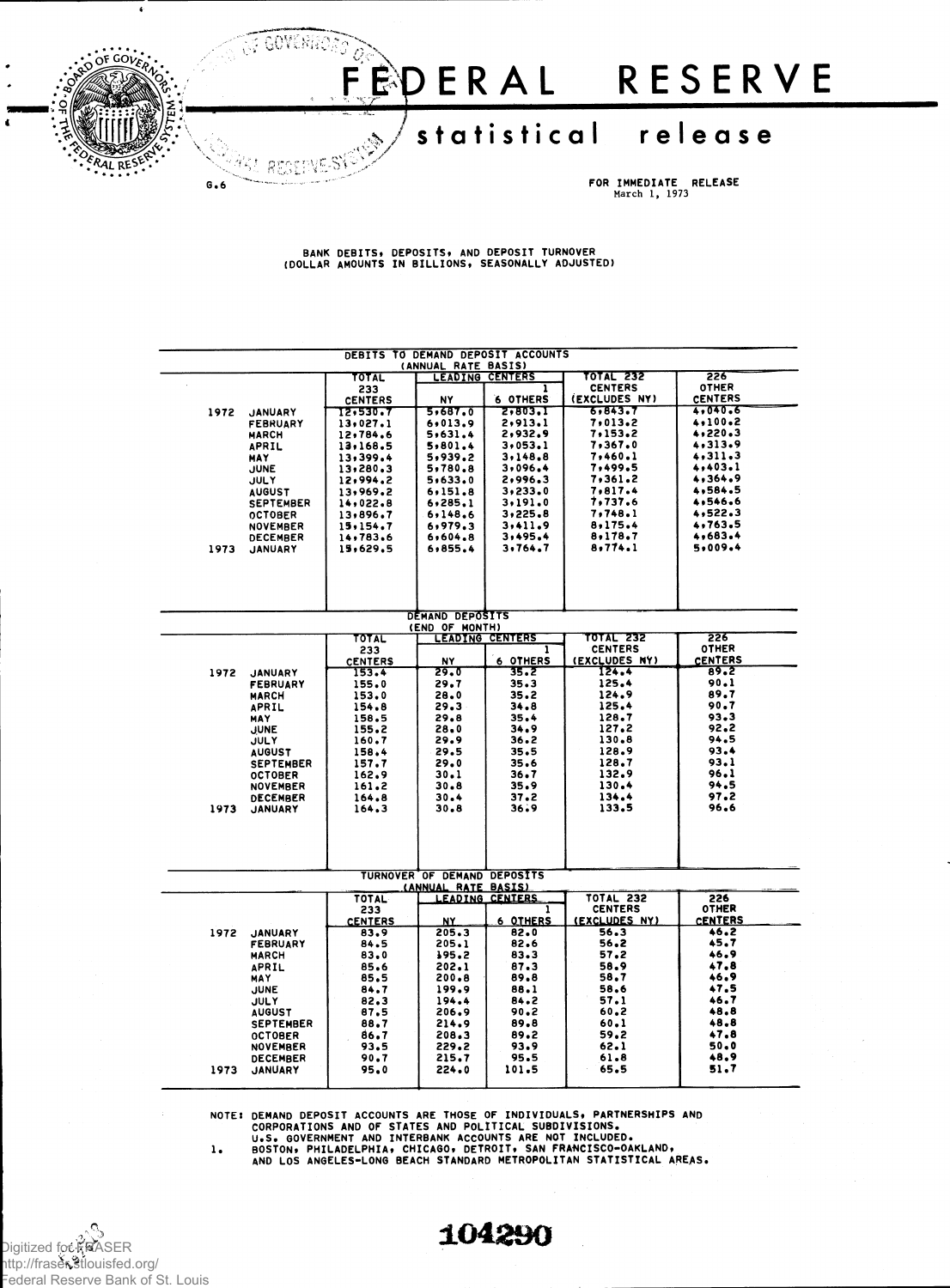|                                        | DEBITS TO DEMAND DEPOSITS |                             |                    | DEMAND DEPOSITS    |                             |                     |              |
|----------------------------------------|---------------------------|-----------------------------|--------------------|--------------------|-----------------------------|---------------------|--------------|
|                                        | <b>JANUARY</b><br>1973    | PERCENT CHANGE              |                    | JANUARY<br>1973    | PERCENT CHANGE              |                     | ANNUAL RATE  |
|                                        | (MILLIONS OF<br>DOLLARS)  | <b>FROM</b><br><b>MONTH</b> | YEAR               | (THOUSANDS OF      | <b>FROM</b><br><b>MONTH</b> |                     | OF TURNOVER  |
|                                        |                           | AGO                         | AGO                | <b>DOLLARS)</b>    | AGO                         | <b>YEAR</b><br>AGO  |              |
| DISTRICT NO. 1 - BOSTON                |                           |                             |                    |                    |                             |                     |              |
|                                        |                           |                             |                    |                    |                             |                     |              |
| <b>CONNECTICUT:</b><br><b>HARTFORD</b> | 90.779.4                  |                             |                    |                    |                             |                     |              |
| <b>NEW HAVEN</b>                       | 13,792.9                  | $+15.8$<br>$+19.3$          | +41.6R<br>$+19.1$  | 893,461<br>270,363 | $-13.9$<br>$-7.3$           | $+3.2$<br>$-12.1$   | 94.0<br>49,1 |
| NORWICH-GROTON-NEW LONDON              | 4,180.8                   | +21.7                       | $+16.9$            | 107,650            | +6.9                        | $+12.9$             | 40.1         |
| <b>WATERBURY</b>                       | 11.030.4                  | $+61.1$                     | +64.8              | 179,063            | -7.9                        | - 5                 | 59.1         |
| <b>MAINE:</b>                          |                           |                             |                    |                    |                             |                     |              |
| BANGOR*                                | 2,166.8                   | $+11.1$                     | $+11.8$            | 50,385             | $-4.3$                      | $-10.5$             | 42.1         |
| LEWISTON-AUBURN                        | 1,969.2                   | $+14.4$                     | $+15.8$            | 39,222             | $-12.3$                     | -2.4                | 46.9         |
| PORTLAND-SOUTH PORTLAND                | 9,076.5                   | $+26.0$                     | +26.7              | 177,681            | -4.2                        | $+4.1$              | 50.0         |
| <b>MASSACHUSETTS:</b>                  |                           |                             |                    |                    |                             |                     |              |
| <b>BOSTON</b>                          | 402,735.2                 | $*20.2$                     | $+42.8$            | 4,272,679          | +7.1                        | $+12.3$             | 97.5         |
| <b>BROCKTON</b>                        | 3,210.9                   | $+12.0$                     | $+34.9$            | 90,450             | ۰.,                         | $+8.0$              | 35.7         |
| <b>FALL RIVER</b>                      | 2,709.3                   | $+38.4$                     | -2.2               | 70,251             | $-2.7$                      | $+6.0$              | 38.0         |
| <b><i>DAWRENCE-HAVERHILL</i></b>       | 5,075.4                   | $*30.6$                     | •28.9              | 157,547            | $+4.3$                      | +9.7                | 32,9         |
| <b>POAELL</b><br><b>NEW BEDFORD</b>    | 3,678.2<br>1,789.3        | $+17.2$<br>$+2.8$           | $+36.4$<br>$-10.6$ | 91,481<br>64,689   | $-7.1$                      | $\ddotsc$<br>$-9.3$ | 38.7         |
| PITTSFIELD                             | 2,749.3                   | $+27.8$                     | $+23.1$            | 74,260             | -6.0<br>-.9                 | • 6 • 3             | 26.8<br>36.8 |
| SPRINGFIELD-CHICOPEE-HOLYOKE           | 16,042.2                  | $-17.3$                     | +23.2              | 339,603            | -.1                         | ۰1.5                | 47.2         |
| WORGESTER                              | 13,576.7                  | $+19.5$                     | •28.7              | 285,711            | -1.3                        | •2•1                | 47.2         |
|                                        |                           |                             |                    |                    |                             |                     |              |
| <b>NEW HAMPSHIRE:</b><br>CONCORD*      | 1.799.4                   | $+23.2$                     | $+27.5$            | 42,827             | $-18.4$                     | $+6.5$              |              |
| <b>MANCHESTER</b>                      | 3.111.0                   | $+33.3$                     | $+11.6$            | 64,993             | $-3.5$                      | $+1.3$              | 37.8<br>47.0 |
|                                        |                           |                             |                    |                    |                             |                     |              |
| RHODE ISLAND:                          |                           |                             |                    |                    |                             |                     |              |
| PROVIDENCE-WARWICK-PAWTUCKET           | 39,474.6                  | $+19.4$                     | $+30.0$            | 681,335            | -2.8                        | $+3.2$              | 57.1         |
| <b>VERMONT:</b>                        |                           |                             |                    |                    |                             |                     |              |
| BURLINGTON*                            | 4,340.4                   | $+7.2$                      | +24.1              | 102,097            | -5.2                        | $+8.0$              | 41.4         |
| DISTRICT NO. 1 TOTALS                  | 633,285.8                 | $+20.0$                     | $+38.7R$           | 8,055,748          | ۰.۰                         | $+7.1$              | 78.8         |
| DISTRICT NO. 2 - NEW YORK              |                           |                             |                    |                    |                             |                     |              |
|                                        |                           |                             |                    |                    |                             |                     |              |
| <b>CONNECTICUT:</b>                    |                           |                             |                    |                    |                             |                     |              |
| <b>BRIDGEPORT</b>                      | 14,125.4                  | $+1.5$                      | $+27.6$            | 337,937            | -.1                         | •7.5                | 41.8         |
| <b>STAMFORD</b>                        | 9.618.2                   | $+12.0$                     | $+22.3$            | 282,851            | +1.9                        | $\ddotsc$           | 34.3         |
| <b>NEW JERSEY!</b>                     |                           |                             |                    |                    |                             |                     |              |
| <b>UERSEY CITY</b>                     | 20,608.8                  | $-10.1$                     | $+12.6$            | 492,041            | $-5.7$                      | -2.0                | 40.7         |
| <b>NEWARK</b>                          | 111.436.0                 | $+10,8$                     | $+14.2$            | 2,092,183          | $-4.0$                      | •2.3                | 52.2         |
| PATERSON-CLIFTON-PASSAIC               | 57,153.9                  | +13.0                       | $+31.1$            | 1,330,549          | -7.1                        | •2.6                | 41.4         |
| NEW YORK!                              |                           |                             |                    |                    |                             |                     |              |
| <b>BINGHAMTON</b>                      | 5,764.4                   | $+6.3$                      | $+9.5$             | 196,505            | -7.1                        | $\ddotsc$           | 28.3         |
| <b>BUFFALO</b>                         | 59,584.0                  | $+2.0$                      | $+3.4$             | 973,426            | $\ddotsc$                   | -2.8                | 61.5         |
| <b>NEW YORK</b>                        | 6,855,375.2               | $+3.8$                      | $*20.5$            | 30,810,737         | $+1.3$                      | $+6.3$              | 224.0        |
| <b>ROCHESTER</b>                       | 33.152.1                  | $+2.9$                      | •31•7              | 799,471            | $+2.6$                      | 8                   | 42.0         |
| <b>SYRACUSE</b>                        | 27,289.6                  | $+9.1$                      | $+19.4$            | 513,584            | -2.7                        | $\bullet$ , 0       | 52.4         |
| UTICA-ROME                             | 6,189.0                   | -6.4                        | +4.9               | 181,759            | ۰.3                         | -                   | 34.1         |
| DISTRICT NO. 2 TOTALS                  | 7,200,296.5               | $+3.9$                      | $+20.4$            | 38,011,043         | $\ddotsc$                   | $+5.3$              | 189.9        |
| DISTRICT NO. 3 - PHILADELPHIA          |                           |                             |                    |                    |                             |                     |              |
| <b>DELAWARE:</b>                       |                           |                             |                    |                    |                             |                     |              |
| <b>WILMINGTON</b>                      | 88,102.6                  | $+8.6$                      | $+36.5$            | 750,042            | $+3.9$                      | $+10.8$             | 119.7        |
|                                        |                           |                             |                    |                    |                             |                     |              |
| <b>NEW JERSEY!</b>                     |                           |                             |                    |                    |                             |                     |              |
| ATLANTIC CITY<br><b>TRENTON</b>        | 5.178.3                   | $+15.7$                     | $+18.1$            | 228,240            | $+9.0$                      | $+17.9$             | 23.7         |
|                                        | 33.016.1                  | $+10.1$                     | $+1.7$             | 519,253            | $+4.2$                      | +22.1               | 64,9         |
| <b>PENNSYLVANIA:</b>                   |                           |                             |                    |                    |                             |                     |              |
| ALLENTOWN-EASTON-BETHLEHEM             | 11,732.3                  | $+8.7$                      | +28.5R             | 418,218            | $+9.4$                      | $+19.9$             | 29.3         |
| AL TOONA                               | 2,268.7                   | $+9.1$                      | $+27.0$            | 96,017             | $+4.9$                      | $+9.3$              | 24.2         |
| <b>HARRISBURG</b><br><b>JOHNSTOWN</b>  | 14,096.3<br>3,496.4       | $+13.7$<br>$+14.0$          | $+29.5$<br>$+18.5$ | 484,852            |                             | $+18.3$             | 29.1         |
| LANGASTER                              | 16,239.4                  | $+2.1$                      | +158.5R            | 127,395<br>519,209 | $-1.4$<br>$+6.8$            | $+9.0$<br>+91.2R    | 27.2<br>32.3 |
| <b>WEBANON*</b>                        | 962.3                     | $+13.1$                     | -2.4               | 38,813             | $+5.6$                      | $-10.2$             | 25.5         |
| PHILADELPHIA                           | 440,805.2                 | $+11.6$                     | $+30.0$            | 5,636,808          | $+3.5$                      | $+8.6$              | 79.6         |
| <b>READING</b>                         | 10,585.6                  | $+6.6$                      | $+14.6$            | 339,712            | $+8.2$                      | $-2.0$              | 32.4         |
| <b>SCRANTON</b>                        | 4,829.6                   | $+7.6$                      | $+24.5$            | 192,224            | $+4.3$                      | $+24.7$             | 25.7         |
| WILKES-BARRE-HAZELTON                  | 9,216.7                   | $+4.1$                      | $+44.4$            | 392,816            | $+2.7$                      | $+34.5$             | 23.8         |
| <b>WILLIAMSPORT*</b>                   | 2,435.8                   | $+21.7$                     | $+45.1$            | 120,621            | $+48.1$                     | $+79.3$             | 24.1         |
| <b>YORK</b>                            | 6,327.2                   | $+12,4$                     | $-39.7$            | 233,678            | $+10.6$                     | -26.6               | 28.4         |
| DISTRICT NO. 3 TOTALS                  | 649,292.5                 | $+10.7$                     | $+31.2R$           | 10,097,898         | $+4.6$                      | $+12.9R$            | 65,7         |

## **BANK DEBITS, END-OF-MONTH DEPOSITS, AND DEPOSIT TURNOVER**

 $\overline{\phantom{a}}$ 

 $\ddot{\phantom{0}}$  $\ddot{\phantom{0}}$  $\ddot{\phantom{a}}$ 

 $\ddot{\phantom{a}}$ 

Ĵ,

 $-2.5 - 2.5$ 

R – PREVIOUS PERIOD REVISED.<br>• CITY GNLY (OR) NOT AN SMSA BUT REPORTED ON A COUNTY BASIS.<br>DEBITS – SEASONALLY ADJUSTED ANNUAL RATE.<br>DEMAND DEPOSITS – END OF MONTH SEASONALLY ADJUSTED FIGURES.<br>TURNOVER – SEASONALLY ADJUSTED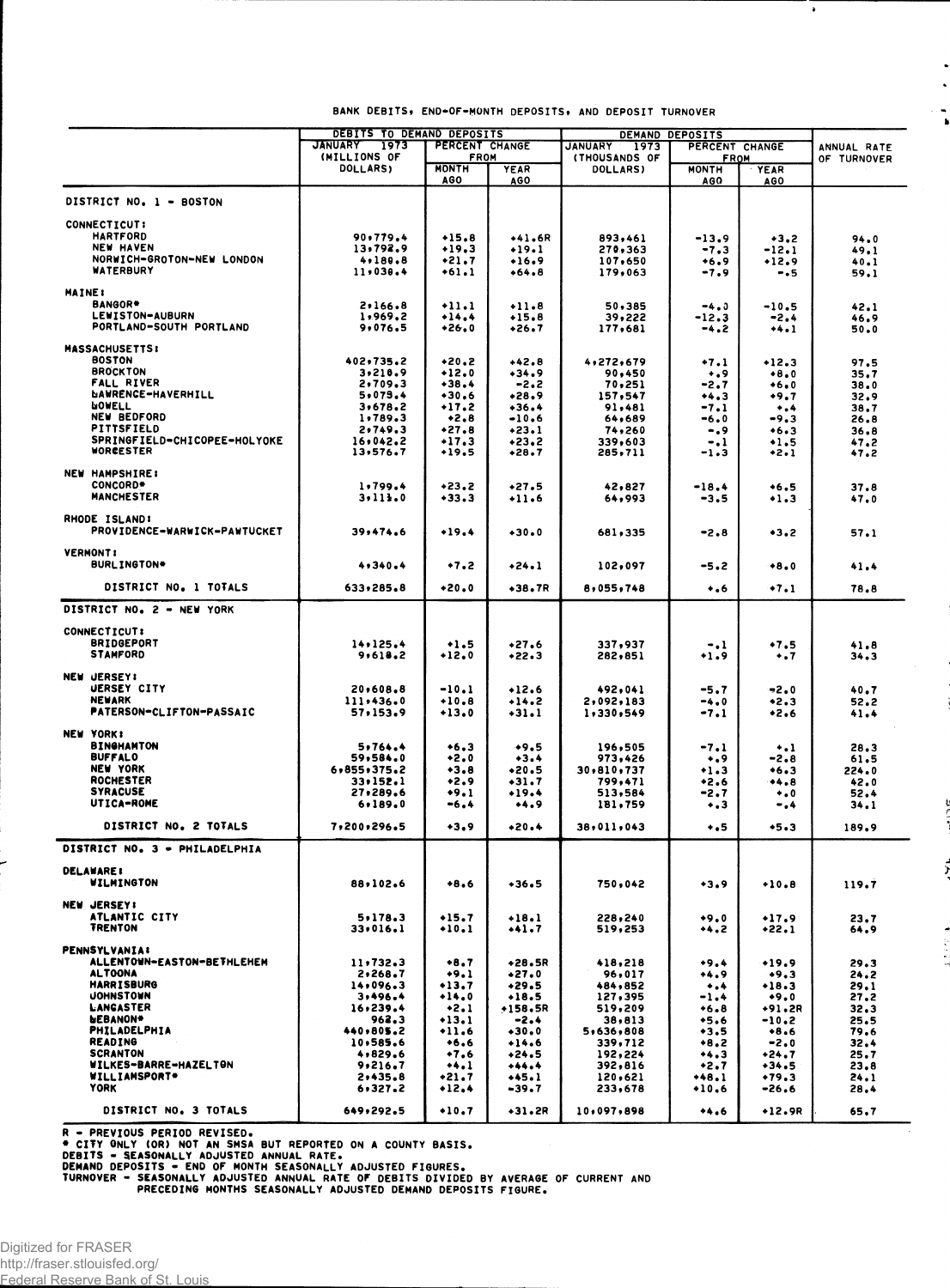|                                                    | DEBITS TO DEMAND DEPOSITS<br>PERCENT CHANGE<br>JANUARY<br>1973 |                                    |                    | <b>DEMAND DEPOSITS</b><br><b>JANUARY</b><br>PERCENT CHANGE<br>1973 |                                           |                           | ANNUAL RATE      |
|----------------------------------------------------|----------------------------------------------------------------|------------------------------------|--------------------|--------------------------------------------------------------------|-------------------------------------------|---------------------------|------------------|
|                                                    | (MILLIONS OF<br><b>DOLLARS)</b>                                | <b>FROM</b><br><b>MONTH</b><br>AGO | <b>YEAR</b>        | (THOUSANDS OF<br><b>DOLLARS</b>                                    | <u>FROM</u><br><b>MONTH</b><br><b>AGO</b> | <b>YEAR</b><br><b>AGO</b> | OF TURNOVER      |
| DISTRICT NO. 4 - CLEVELAND                         |                                                                |                                    | <b>AGO</b>         |                                                                    |                                           |                           |                  |
| <b>KENTUCKY:</b>                                   |                                                                |                                    |                    |                                                                    |                                           |                           |                  |
| <b>UEXINGTON</b>                                   | 6,739.2                                                        | $+18.5$                            | $+19.2$            | 196,967                                                            | $-10.9$                                   | $+10.9$                   | 32.3             |
| OHIO:                                              |                                                                |                                    |                    |                                                                    |                                           |                           |                  |
| <b>AKRON</b><br><b>CANTON</b>                      | 29,955.9<br>10,092.2                                           | $+3.5$<br>$+3.8$                   | -4.8<br>$+19.0$    | 514,486<br>296,671                                                 | -5.5<br>-1.2                              | $+6.1$<br>$+12.1$         | 56.6<br>33.8     |
| <b>EINCINNATI</b>                                  | 73,550.9                                                       | $+8.1$                             | $+32.8$            | 1,204,628                                                          | $+ 5$                                     | $+7.0$                    | 61.2             |
| <b>CLEVELAND</b>                                   | 141,431.7                                                      | $+8.1$                             | $+19.1$            | 2,313,067                                                          | -7.0                                      | $+3.6$                    | 58.9             |
| <b>COLUMBUS</b>                                    | 94,658.9                                                       | $+6.8$                             | +41.1              | 1,020,876                                                          | $-.2$<br>$-6.3$                           | ◆6.5<br>•2.9              | 92.6<br>37.5     |
| DAYTON<br>HAMILTON-MIDDLETOWN                      | 25,078.7<br>4,601.8                                            | $+1.2$<br>$+5.7$                   | $+8.9$<br>$+26.8$  | 647,778<br>131,965                                                 | $-1.2$                                    | $+3.7$                    | 34.7             |
| NIMA                                               | 3,841.1                                                        | $+1.5$                             | $+25.7$            | 127,105                                                            | $+1.3$                                    | $+8.1$                    | 30.4             |
| LORAIN-ELYRIA                                      | 4,196.5                                                        | $-4.3$                             | $+29.4$            | 129,193                                                            | $+2.4$                                    | $+8.9$                    | 32.9             |
| <b>MANSFIELD</b>                                   | 3,590.9                                                        | $+2.3$                             | $+24.3$            | 97,002                                                             | +2.3                                      | •7•8                      | 37.4             |
| <b>SPRINGFIELD</b>                                 | 2,728.4                                                        | $+7.0$<br>$+14.1$                  | $+7.9$<br>$+17.7$  | 84,079<br>91,372                                                   | $-0.8$<br>∙1.2                            | •1.6<br>$+8.5$            | 32.3<br>26.9     |
| STEUBENVILLE-WEIRTON, W. VA.<br><b>TOLEDO</b>      | 2,447.3<br>23,027.4                                            | $\bullet$ .4                       | $+18.4$            | 522,988                                                            | -3.6                                      | $+6.8$                    | 43.2             |
| YOUNGSTOWN-WARREN                                  | 10,909.3                                                       | ٠.૩                                | $+12.8$            | 347,486                                                            | •1.2                                      | $+3.8$                    | 31.6             |
| <b>PENNSYLVANIA:</b>                               |                                                                |                                    |                    |                                                                    |                                           |                           |                  |
| ERIE                                               | 9,834.4                                                        | $+22.8$                            | $+49.4$            | 234,878                                                            | -.9                                       | •9.6                      | 41.7             |
| <b>PITTSBURGH</b>                                  | 235,070.8                                                      | +14.9                              | +36+3              | 2,943,814                                                          | +2.7                                      | $+5.3$                    | 80.9             |
| WEST VIRGINIA:<br><b>WHEELING</b>                  | 4,191.9                                                        | $+6.1$                             | $+12.9$            | 154,463                                                            | $+3.0$                                    | $+13.0$                   | 27.5             |
|                                                    | 685,947.2                                                      | $+9.3$                             | $+27.2$            | 11,058,818                                                         | -1.8                                      | $+5.7$                    | 61.5             |
| DISTRICT NO. 4 TOTALS<br>DISTRICT NO. 5 - RICHMOND |                                                                |                                    |                    |                                                                    |                                           |                           |                  |
|                                                    |                                                                |                                    |                    |                                                                    |                                           |                           |                  |
| DISTRICT OF COLUMBIA:<br><b>WASHINGTON</b>         | 146,913.8                                                      | $+1.3$                             | $+25.7$            | 3,391,538                                                          | $+1.3$                                    | $+13.8$                   | 43.6             |
| <b>MARYLAND:</b><br><b>BALTIMORE</b>               | 88,966.3                                                       | $+5.2$                             | $+23.5$            | 1,794,742                                                          | ***7                                      | $+5.4$                    | 50.7             |
| NORTH CAROLINA:                                    |                                                                |                                    |                    |                                                                    |                                           |                           |                  |
| <b>ASHEVILLE</b><br>CHARLOTTE                      | 4,552.1<br>42,104.8                                            | $-6.4$<br>$+8.3$                   | $+18.0$<br>$+32.9$ | 105,201<br>563,435                                                 | -.8<br>-8.7                               | $+10.9$<br>$+3.2$         | 43.1<br>71.3     |
| <b>DURHAM</b>                                      | 6,469.0                                                        | +4.7                               | $+17.0$            | 146,431                                                            | -.7                                       | $+7.7$                    | 44.0             |
| <b>FAYETTEVILLE</b>                                | 2,847.7                                                        | $-8.8$                             | $+13.6$            | 96,453                                                             | $\ddotsc$                                 | $+15.9$                   | 29.4             |
| GREENSBORO-HIGH PT.-WINS-SALEM                     | 41,449.5                                                       | $+10.4$                            | $+23.7$            | 561,143                                                            | -8.0                                      | +4.6                      | 70.8             |
| RALEIGH<br>WILMINGTON                              | 24,315.4<br>3,000.2                                            | $-2.9$<br>$+10.7$                  | $+1.9$<br>$+24.7$  | 323,851<br>81,277                                                  | $-8.0$<br>$+3.6$                          | $+6.1$<br>$*21.5$         | 71.9<br>$37 - 6$ |
| <b>WINSTON-SALEM</b>                               |                                                                |                                    |                    |                                                                    |                                           |                           |                  |
| SOUTH CAROLINA:                                    |                                                                |                                    |                    |                                                                    |                                           |                           |                  |
| CHARLESTON                                         | 5,623.9                                                        | $+9.2$                             | $+21.7$            | 229,170                                                            | $-3.1$                                    | $+12.8$                   | 24.9             |
| <b>COLUMBIA</b><br>GREENVILLE                      | 18,943.9<br>10,966.1                                           | $\ddotsc$<br>$+7.1$                | $+18.7$<br>$+22.1$ | 308,847<br>266,008                                                 | $+3.0$<br>$-1.3$                          | $+3.6R$<br>$+16.0$        | 62.2<br>41.0     |
|                                                    |                                                                |                                    |                    |                                                                    |                                           |                           |                  |
| <b>VIRGINIA:</b><br><b>LYNCHBURG</b>               | 4,070.7                                                        | $+10.3$                            | $+26.1$            | 110,500                                                            | $+1.3$                                    | $*8.9$                    | 37.1             |
| NEWPORT NEWS-HAMPTON                               | 5,685.6                                                        | $+3.4$                             | $+21.1$            | 190,370                                                            | $+8.3$                                    | +10.5                     | 31.1             |
| NORFOLK-VA. BEACH-PORTSMOUTH                       | 18,279.1                                                       | $+2.9$                             | $+17.6$            | 554,822                                                            | $+6.5$                                    | $+16.8$                   | 34.0             |
| <b>RICHMOND</b><br><b>ROANOKE</b>                  | 65,443.8<br>9,916.5                                            | $+25.9$<br>+9,9                    | $+20.6$<br>•24.5   | 705,635<br>211,247                                                 | $-3.0$<br>+4.4                            | $\bullet$ .9<br>+18.5     | 91.3<br>48.0     |
| <b>WEST VIRGINIA:</b>                              |                                                                |                                    |                    |                                                                    |                                           |                           |                  |
| <b>CHARLESTON</b>                                  | 10,411.2                                                       | $-3.2$                             | $+2.3$             | 290,271                                                            | -5.4                                      | +12.7                     | 34.9             |
| HUNTINGTON-ASHLAND, KY.                            | 5,678.3                                                        |                                    | $+12.9$            | 217,942                                                            | $+7.4$                                    | $+14.9$                   | 27.0             |
| DISTRICT NO. 5 TOTALS                              | 515,638.0                                                      | $+6.0$                             | •22•0              | 10,148,883                                                         | $\bullet$ .4                              | $+9.6R$                   | 50.9             |
| DISTRICT NO. 6 - ATLANTA                           |                                                                |                                    |                    |                                                                    |                                           |                           |                  |
| <b>ALABAMA!</b><br><b>BIRMINGHAM</b>               | 38,669.1                                                       | $+9.0$                             | $+9.9$             | 852,318                                                            | $+8.7$                                    | $+20.6$                   | 47.3             |
| <b>GADSDEN</b>                                     | 1.124.3                                                        | $+8.1$                             | $+17.0$            | 55,749                                                             | $-2.1$                                    | $+7.7$                    | 20.0             |
| <b>HUNTSVILLE</b>                                  | 3,393,9                                                        | $+1.3$                             | $+13.6$            | 133,147                                                            | $\ddotsc$                                 | $+7.1$                    | 25.5             |
| <b>MOBILE</b>                                      | 11.278.8                                                       | $+1.3$                             | $+17.3$            | 283,662                                                            | $-4.1$                                    | $+11.5$                   | 38,9             |
| <b>MONTGOMERY</b><br><b>TUSCALOOSA</b>             | 6,984.4<br>2,021.4                                             | $+6.8$<br>$-1.0$                   | $+14.7$<br>$+10.7$ | 236,737<br>81,384                                                  | $+3.5$<br>$+2.4$                          | $+19.7$<br>$+18.4$        | 30.0<br>25.1     |
|                                                    |                                                                |                                    |                    |                                                                    |                                           |                           |                  |
| <b>FLORIDA:</b><br>FT. LAUDERDALE-HOLLYWOOD        | 19,475,2                                                       | $-0.8$                             | $+17.0$            | 815,153                                                            | $+7.5$                                    | $-3.5$                    | 24.8             |
| <b>UACKSONVILLE</b>                                | 40,609.2                                                       | •2.5                               | $+34.7$            | 655,476                                                            | $-1.0$                                    | $+5.8$                    | 61.6             |
| MIAMI                                              | 69,657.2                                                       | -4.9                               | $+16.4$            | 2,300,924                                                          | ۰.,                                       | $\ddotsc$                 | 30.1             |
| ORLANDO<br><b>PENSACOLA</b>                        | 17,746.4<br>4,774.6                                            | $+5.5$<br>+9.4                     | $+24.0R$<br>$+6.5$ | 557,692<br>210,077                                                 | $+12.5$<br>$+6.7$                         | +29.4R<br>$+13.4$         | 33.7<br>23.5     |
| <b>TALLAHASSEE</b>                                 | 9,862,2                                                        | $+45.7$                            | $+48.3$            | 127,613                                                            | $\bullet$ .5                              | $+9.2$                    | 77.5             |
| TAMPA-ST. PETERSBURG                               | 39,656,4                                                       | $+1.0$                             | $+24.1$            | 1,117,624                                                          | $-4.1$                                    | $+16.9$                   | 34.7             |
| <b>WEST PALM BEACH</b>                             | 13,086.6                                                       | $+10.6$                            | $+42.6$            | 703,561                                                            | $-7.9$                                    | $+27.0$                   | 17.8             |

 $\overline{\phantom{a}}$ 

## BANK DEBITS, END-OF-MONTH DEPOSITS, AND DEPOSIT TURNOVER

R – PREVIOUS PERIOD REVISED.<br>DEBITS – SEASONALLY ADJUSTED ANNUAL RATE.<br>DEMAND DEPOSITS – END OF MONTH SEASONALLY ADJUSTED FIGURES.<br>TURNOVER – SEASONALLY ADJUSTED ANNUAL RATE OF DEBITS DIVIDED BY AVERAGE OF CURRENT AND<br>PREC

Digitized for FRASER http://fraser.stlouisfed.org/ Federal Reserve Bank of St. Louis

 $\downarrow$ 

 $\frac{1}{2}$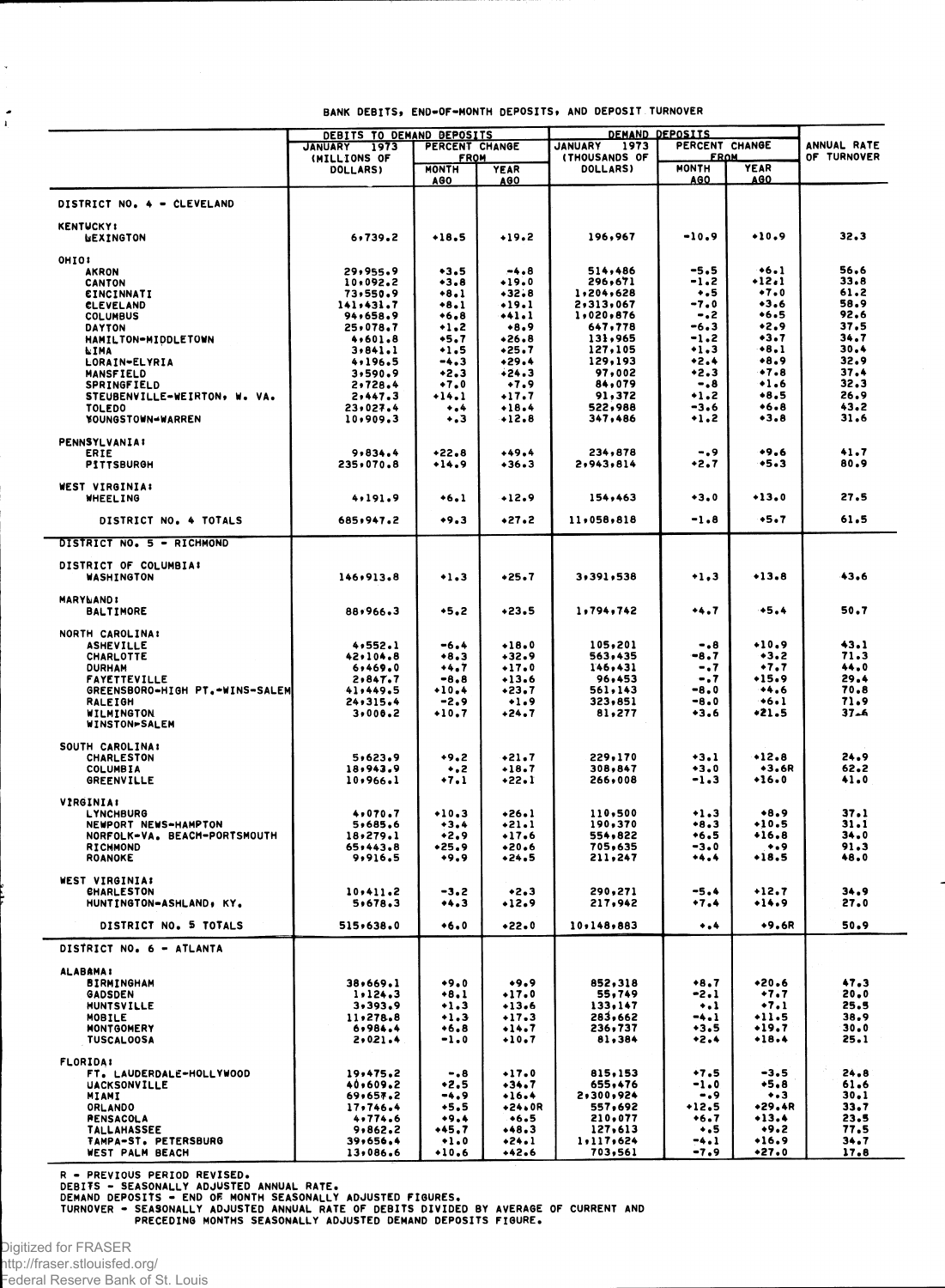|                                                   | DEBITS TO DEMAND DEPOSITS                |                     |                    | DEMAND DEPOSITS    |                     |                        |                            |
|---------------------------------------------------|------------------------------------------|---------------------|--------------------|--------------------|---------------------|------------------------|----------------------------|
|                                                   | 1973<br>PERCENT CHANGE<br><b>JANUARY</b> |                     |                    | 1973<br>JANUARY    |                     | PERCENT CHANGE         |                            |
|                                                   | (MILLIONS OF                             | <b>FROM</b>         |                    | (THOUSANDS OF      | <b>FROM</b>         |                        | ANNUAL RATE<br>OF TURNOVER |
|                                                   | DOLLARS)                                 | <b>HONTH</b><br>AG0 | <b>YEAR</b><br>AGO | DOLLARS)           | <b>MONTH</b><br>AGO | <b>YEAR</b><br>AGO     |                            |
| DISTRICT NO. 6 - CONTINUED                        |                                          |                     |                    |                    |                     |                        |                            |
| <b>GEORGIA:</b>                                   |                                          |                     |                    |                    |                     |                        |                            |
| <b>ALBANY</b>                                     | 2, 170.1                                 | $+1.8$              | $+21.1$            | 87,445             | $-1.8$              | $+23.4$                | 24.6                       |
| ATLANTA                                           | 155,469.9                                | $+1.6$              | $+32.9$            | 2,258,205          | $\bullet$ .0        | $+11.1$                | 68.9                       |
| <b>AUGUSTA</b>                                    | 5,406.1                                  | $+16.7$             | $+15.3$            | 175,576            | $+18.3$             | $+22.7$                | 33.4                       |
| <b>COLUMBUS</b>                                   | 4,815.8                                  | $+5.3$              | $+13.7$            | 150,272            | $+6.2$              | $+17.1$                | 33.0                       |
| <b>MACON</b><br><b>SAVANNAH</b>                   | 5,658.0<br>6.175.0                       | $+5.6$<br>-7.1      | $+8.4$<br>$+24.0$  | 175,621<br>161,685 | $+3.1$<br>۰.۱       | $+12.8$<br>$+10.5$     | 32.7<br>38.2               |
|                                                   |                                          |                     |                    |                    |                     |                        |                            |
| <b>LOUSIANA:</b><br><b>BATON ROUGE</b>            |                                          |                     |                    |                    |                     |                        |                            |
| <b>LAFAYETTE</b>                                  | 12,875.5<br>2,724.1                      | $+7.7$<br>$-13.0$   | $+13.4$<br>$+21.3$ | 314,926<br>120,849 | $-10.9$<br>$+4.5$   | $-1.4$<br>$+14.0$      | 38,5<br>23.0               |
| <b>LAKE CHARLES</b>                               | 2,432.2                                  | ۰.۰                 | $+6.4$             | 119,566            | $+1.0$              | $+10.8$                | 20.4                       |
| <b>NEW ORLEANS</b>                                | 63, 530.0                                | $+34.2$             | $+67.3$            | 1:249,804          | -4.0                | $+3.3$                 | 49.8                       |
| MISSISSIPPI:                                      |                                          |                     |                    |                    |                     |                        |                            |
| <b>JACKSON</b>                                    | 14,941.9                                 | $+3.7$              | $+17.4$            | 464,356            | -1.7                | $+10.5$                | 31.9                       |
| <b>TENNESSEE:</b>                                 |                                          |                     |                    |                    |                     |                        |                            |
| <b>CHATTANOOGA</b>                                | 12,674,3                                 | $\bullet$ .3        | $+4.9$             | 319,652            | $-5.0$              | $+12.3$                | 38.6                       |
| <b>KNOXVILLE</b>                                  | 9,791.6                                  | +4.5                | 22.7ء              | 287,055            | $-6.6$              | $+3.5$                 | 32.9                       |
| <b>NASHVILLE</b>                                  | 40,087.8                                 | +17.4               | $+31.2$            | 632,631            | -12.3               | 3                      | 59.2                       |
| DISTRICT NO. 6 TOTALS                             | 617,092.0                                | $+5.9$              | +27.2R             | 14,648,760         | $-0.8$              | $+9.2R$                | 42.0                       |
| DISTRICT NO. 7 - CHICAGO                          |                                          |                     |                    |                    |                     |                        |                            |
| ILLINOIS!                                         |                                          |                     |                    |                    |                     |                        |                            |
| <b>BLOOMINGTON-NORMAL</b>                         | 4,908.2                                  | $+16.1$             | $+9.9$             | 127,419            | -3.4                | $+8.7$                 | 37.8                       |
| <b>CHAMPAIGN-URBANA</b>                           | 4,396.0                                  | $+25.3$             | $+44.6$            | 151,768            | $-.2$               | $*10.5$                | 28.9                       |
| <b>GHICABO</b>                                    | 1,379,442.4                              | $+14.7$             | $+44.2$            | 10,200,094         | $+1.0$              | $+1.4$                 | 135.9                      |
| DAVENPORT-ROCK ISLAND-MOLINE                      | 11.135.8                                 | $+7.6$              | $+19.9$            | 299,087            | -.9                 | $+1.0$                 | 37.1                       |
| <b>DECATUR</b>                                    | 5,367.3                                  | $+18.4$             | $+39.2$            | 126,877            | $-.2$               | $+14.9$                | 42.3                       |
| <b>PEORIA</b>                                     | 12,685.3                                 | $+23.5$             | $+29.3$            | 287,911            | -5.5                | $+1.8$                 | 42.8                       |
| <b>ROCKFORD</b><br><b>SPRINGFIELD</b>             | 7,339.5<br>7,627.5                       | $+16.4$<br>$+11.5$  | $*22.8$<br>$+35.0$ | 215,120<br>212,571 | -2.5<br>-2.6        | •2.4<br>-.2            | 33.7<br>35.4               |
|                                                   |                                          |                     |                    |                    |                     |                        |                            |
| <b>INDIANA:</b>                                   |                                          |                     |                    |                    |                     |                        |                            |
| FORT WAYNE                                        | 13,683.2                                 | $+9.4$              | •22.5              | 288,135            | -8.7                | $+8.3$                 | 45.3                       |
| <b>GARY-HAMMOND-EAST CHICAGO</b>                  | 16.742.1                                 | +5.9                | $+19.2$            | 447,089            | -2.8                | $+3.9$                 | 36.9                       |
| <b>INDIANAPOLIS</b>                               | 69,053.1                                 | -2.4                | $+38.7$            | 1,204,828          | $+5.1$              | $-1.4$                 | 58.7                       |
| <b>WAFAYETTE-WEST LAFAYETTE</b><br><b>MUNCIE</b>  | 3,809.6                                  | $+12, 2R$           | $+2.0$             | 107,116            | +6.1R               | $+10.3$                | 36.6                       |
| SOUTH BEND                                        | 3,485.7                                  | $\ddotsc$           | $+29.5$            | 91,201             | -3.4                | $+1.8$<br>$+7.0$       | 37.6                       |
| <b>VERRE HAUTE</b>                                | 9,518.9<br>3.427.1                       | •11.2<br>$+12.4$    | $+32.3$<br>+11+1   | 249,804<br>141,372 | +3.4<br>+2.7        | $+5.0$                 | 38.7<br>24.6               |
| <b>IOWA*</b>                                      |                                          |                     |                    |                    |                     |                        |                            |
| <b>CEDAR RAPIDS</b>                               | 6, 223.2                                 | $+8.2$              | +27.3              | 142,524            | -.9                 | $+3.5$                 | 43.5                       |
| DES MOINES                                        | 37,468.2                                 | +8.5                | $+32.2$            | 366,938            | -.9                 | $-8.1$                 | 101.7                      |
| <b>DUBUQUE</b>                                    | 2,993.1                                  | •20.9               | $+29.2$            | 76,431             | $\bullet$ .8        | $+9.1$                 | 39.3                       |
| SIOUX CITY                                        | 5,434.7                                  | +16.2               | +29.4              | 127,630            | $+7.4$              | $+12.1$                | 44.1                       |
| <b>WATERLOO</b>                                   | 3, 245.7                                 | $+9.0$              | $+23.8$            | 95,200             | +3.6                | $+8.7$                 | 34.7                       |
| MICHIGAN I                                        |                                          |                     |                    |                    |                     |                        |                            |
| ANN ARBOR                                         | 5,667.2                                  | $+8.9$              | $+25.0$            | 171,269            | -4.2                | $*2.6$                 | 32.4                       |
| <b>BAY CITY</b>                                   | 2,456.5                                  | $+1.7$              | •35.6              | 63,782             | -5.8                | $+4.0$                 | 37.4                       |
| DETROIT                                           | 388,305.7                                | $-3.0$              | $+28.4$            | 3,852,248          | -4,5                | $+5.9$                 | 98.5                       |
| <b>FLINT</b>                                      | 10,493,0                                 | $+16.8$             | $+32.0$            | 256,056            | -.2                 | +8.5                   | 40.9                       |
| GRAND RAPIDS                                      | 23,987.7                                 | $+14.3$             | $+35.1$            | 425,355            | -5.7                | $+3.6$                 | 54,7                       |
| <b>JACKSON</b>                                    | 3,890.8                                  | $*15.6$             | +32.1R             | 107,128            | $-1.4$              | $+5,6$                 | 36.1                       |
| <b>KALAMAZOO</b>                                  | 6,625.6                                  | $+21.1$             | $+19.2R$           | 169.816            | -4.0                | +5.4                   | 38.2                       |
| LANSING-EAST LANSING<br>MUSKEGON-MUSKEGON HEIGHTS | 10,019.0<br>3.056.3                      | $+5.2$<br>+6.7      | $*29.3$<br>+26.6   | 236,563<br>75,235  | $-4.5$<br>$-2.4$    | $+5.4$<br>$\bullet$ .6 | 41.4<br>40.1               |
| SAGINAW                                           | 6,905.2                                  | 0.€                 | •24.3              | 139,954            | $-1.8$              | ۰.5                    | 48.9                       |
| <b>WISCONSIN:</b>                                 |                                          |                     |                    |                    |                     |                        |                            |
| <b>GREEN BAY</b>                                  | 5.525.4                                  | $+15.5$             | $+44.1$            | 108,433            | $-8.0$              | $+1.1$                 | 48.8                       |
| <b>KENOSHA</b>                                    | 1,913.8                                  | $+12.2$             | $*25.8$            | 53,021             | $-2.9$              | $+3.2$                 | 35.6                       |
| <b>MADISON</b>                                    | 11,975.0                                 | $-1.9$              | +12.7              | 245,515            | -4.4                | $-2.1$                 | 47.7                       |
| MILWAUKEE                                         | 106,188.4                                | $+7.6R$             | +26.5              | 1,334,025          | $+1.5R$             | -.4                    | 80.2                       |
| RACINE                                            | 3,753.8                                  | $+3.8$              | +27.4              | 117,792            | +5.2                | $+11.8$                | 32.7                       |
| DISTRICT NO. 7 TOTALS                             | 2.198.750.2                              | <u>+9.8R</u>        | $+37.9R$           | 22,315,307         | $-.6R$              | $+2.5$                 | 98.2                       |
|                                                   |                                          |                     |                    |                    |                     |                        |                            |

**BANK DEBITS , ENO\*OF-MONT H DEPOSITS , A ND DEPOSIT TURNOVE R**

 $\lambda$ 

 $\ddot{\phantom{1}}$ 

R - PREVIOUS PERIOD REVISED.<br>DEBITS - SEASONALLY ADJUSTED ANNUAL RATE.<br>DEMAND DEPOSITS - END OF MONTH SEASONALLY ADJUSTED FIGURES.<br>TURNOVER - SEASONALLY ADJUSTED ANNUAL RATE OF DEBITS DIVIDED BY AVERAGE OF CURRENT AND<br>PREC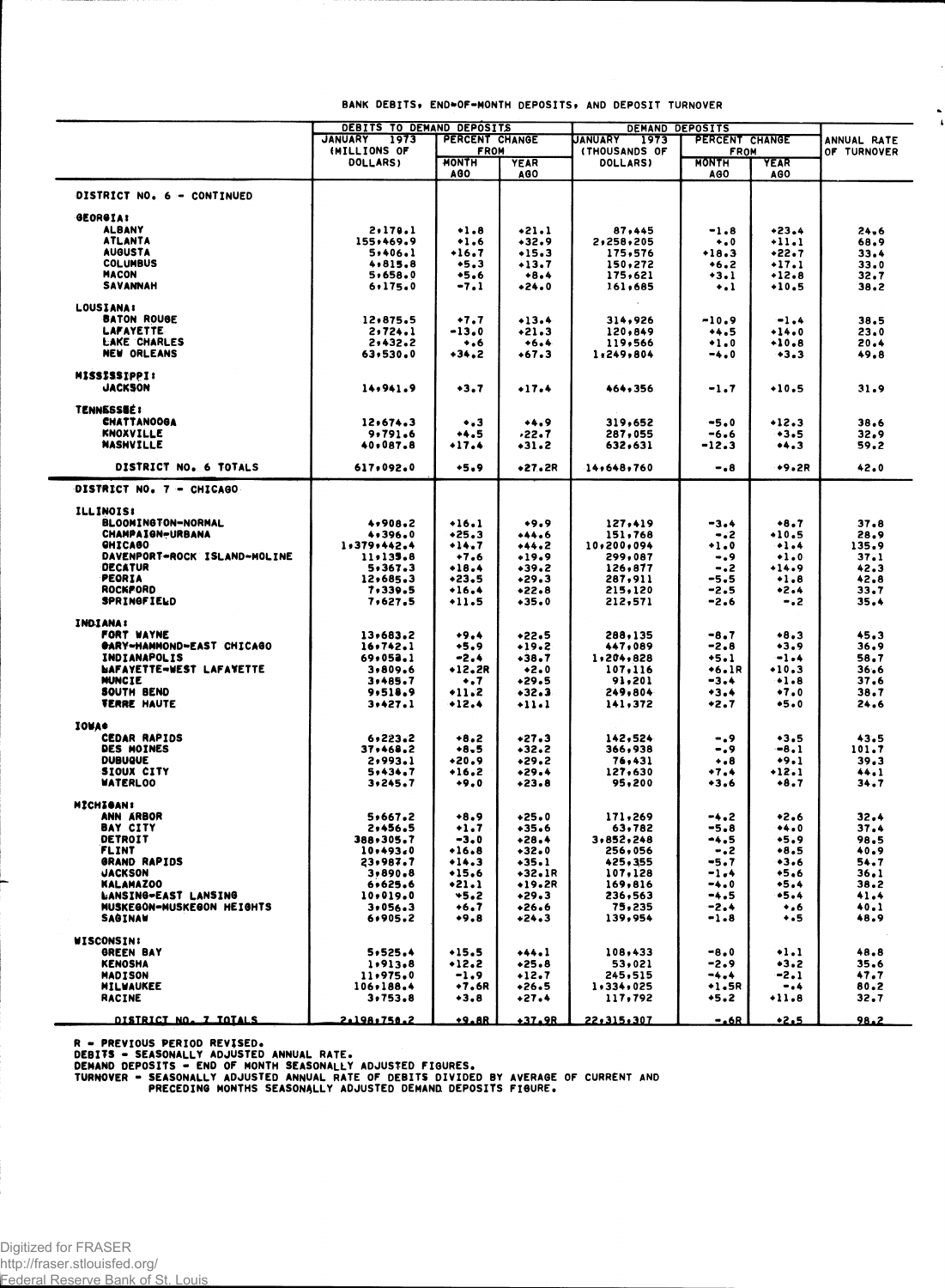|                                                 | <b>DEBITS TO DEMAND DEPOSITS</b> |                               |                    | <b>DEMAND DEPOSITS</b>                  |                               |                            |                            |
|-------------------------------------------------|----------------------------------|-------------------------------|--------------------|-----------------------------------------|-------------------------------|----------------------------|----------------------------|
|                                                 | JANUARY 1973<br>(MILLIONS OF     | PERCENT CHANGE<br><b>FROM</b> |                    | <b>JANUARY</b><br>1973<br>(THOUSANDS OF | PERCENT CHANGE<br><b>FROM</b> |                            | ANNUAL RATE<br>OF TURNOVER |
|                                                 | <b>DOLLARS)</b>                  | <b>MONTH</b>                  | <b>YEAR</b>        | <b>DOLLARS</b>                          | <b>MONTH</b>                  | YEAR                       |                            |
|                                                 |                                  | <b>AGO</b>                    | AGO                |                                         | <b>AGO</b>                    | AG0                        |                            |
|                                                 |                                  |                               |                    |                                         |                               |                            |                            |
| DISTRICT NO. 8 - ST. LOWIS                      |                                  |                               |                    |                                         |                               |                            |                            |
| <b>ARKANSAS:</b>                                |                                  |                               |                    |                                         |                               |                            |                            |
| EL DORADO*                                      | 1,451.2                          | -4.5                          | $+52.0R$           | 49,994                                  | $+0.6$                        | $+8.7$                     | 29.1                       |
| FORT SMITH                                      | 3, 573, 0                        | $+4.0$<br>$+14.1$             | $+10.1$            | 146,636                                 | -2.2<br>$+5.8$                | $+5.4$<br>$-11.1$          | 24.1<br>23.1               |
| <b>HELENA*</b><br>LITTLE ROCK-NORTH LITTLE ROCK | 375.5<br>15,829.0                | $+5.6$                        | $+12.7$<br>$+17.1$ | 16,695<br>361,638                       | $-2.8$                        | $+8.2$                     | 43.1                       |
| PINE BLUFF                                      | 2,212.0                          | $+10.8$                       | $+15.3$            | 74,412                                  | $-0.7$                        | $-17.2$                    | 29.6                       |
| TEXARKANA, TEX.                                 | 1,891.8                          | $+10.4$                       | $+6.3$             | 89,395                                  | $+5.2$                        | $+13.0$                    | 21.7                       |
|                                                 |                                  |                               |                    |                                         |                               |                            |                            |
| <b>ILLINOIS:</b><br>QUINCY*                     | 1,901.8                          | $+1.5$                        | $+30.1$            | 62,011                                  | $-6.1$                        | $+11.5$                    | 29.7                       |
|                                                 |                                  |                               |                    |                                         |                               |                            |                            |
| <b>INDIANA:</b>                                 |                                  |                               |                    |                                         |                               |                            |                            |
| <b>EVANSVILLE</b>                               | 7,246.6                          | $+7.4$                        | $+16.5$            | 231,112                                 | $\bullet$ .0                  | $+10.9$                    | 31.3                       |
| <b>KENTUCKY:</b>                                |                                  |                               |                    |                                         |                               |                            |                            |
| LOUISVILLE                                      | 40,827.5                         | -.6                           | $*22.0$            | 798,563                                 | $-5.0$                        | $*2.9$                     | 49.8                       |
| OWENSBORO*                                      | 1,750.0                          | $-1.9$                        | $+16.8$            | 70,121                                  | -3.9                          | $+8.3$                     | 24.5                       |
| PADUCAH <sup>*</sup>                            | 1, 318.3                         | $+9.3$                        | $+13.3$            | 54,156                                  | $-2.5$                        |                            | 24.0                       |
| MISSISSIPPI:                                    |                                  |                               |                    |                                         |                               |                            |                            |
| GREENVILLE*                                     | 1,185.8                          | $+18.4$                       | $+18.4$            | 50,183                                  | $\ddotsc$                     | $+13.9$                    | 23.6                       |
|                                                 |                                  |                               |                    |                                         |                               |                            |                            |
| <b>MISSOURI:</b><br><b>CAPE GIRARDEAU*</b>      | 1,061.7                          | $+15.0$                       | $+30.4$            | 39,364                                  | $+10.4$                       | $+14.4$                    | 28.3                       |
| <b>HANNIBAL*</b>                                | 381.7                            | $+13,1$                       | $*27.9$            | 19,926                                  | $+6.7$                        | +12.5                      | 19.8                       |
| ST. LOUIS                                       | 202,394.7                        | $*11.2$                       | $+6.0$             | 2,374,602                               | $-4.1$                        | $+1.6$                     | 83.4                       |
|                                                 |                                  |                               |                    |                                         |                               |                            |                            |
| <b>SPRINGFIELD</b>                              | 6, 278, 6                        | $+9.5$                        | $+21.8$            | 155,453                                 | $-5.5$                        | $+18.2$                    | 39.2                       |
| <b>TENNESSEE!</b>                               |                                  |                               |                    |                                         |                               |                            |                            |
| <b>JACKSON*</b>                                 | 1,442.5                          | $+10.3$                       | $+24.8$            | 57,224                                  | $\ddotsc$                     | $+15.5$                    | 25.2                       |
| <b>MEMPHIS</b>                                  | 56,713.1                         | $+15.7$                       | $+32.4$            | 788,381                                 | **.0                          | $+7.8$                     | 73.4                       |
|                                                 | 347,834,9                        | $+9.6$                        | $+13.0R$           | 5.439.866                               | $-2.5$                        | $+5.0$                     | 63.1                       |
| DISTRICT NO. 8 TOTALS                           |                                  |                               |                    |                                         |                               |                            |                            |
| DISTRICT NO. 9 - MINNEAPOLIS                    |                                  |                               |                    |                                         |                               |                            |                            |
| <b>MINNESOTA:</b>                               |                                  |                               |                    |                                         |                               |                            |                            |
| DULUTH-SUPERIOR, WISC.                          | 5,099.8                          | $+4.5$                        | $-11-2$            | 176,800                                 | $-1.8$                        | $+3.7$                     | 28.6                       |
| MINNEAPOLIS-ST. PAUL                            | 240,198.8                        | $+5.4$                        | $-31.7$            | 1,970,565                               | $-1.7$                        | $+2.4$                     | 120.9                      |
|                                                 |                                  |                               |                    |                                         |                               |                            |                            |
| <b>MONTANA:</b><br><b>BILLINGS</b>              | 3,454.1                          | $+10.5$                       | $+28.6$            | 105,872                                 | -4.5                          | $+11.2$                    | 31.9                       |
| GREAT FALLS                                     | 3.024.2                          | $+15.0$                       | $+26.1$            | 82,209                                  | -2.2                          | $+16.5$                    | 36.4                       |
|                                                 |                                  |                               |                    |                                         |                               |                            |                            |
| NORTH DAKOTA:                                   |                                  |                               |                    |                                         |                               |                            |                            |
| FARGO-MOORHEAD, MINN.                           | 4.186.4                          | $+5.9$                        | $+23.6$            | 124,143                                 | -.3                           | $+9.0$                     | 33.7                       |
| SOUTH DAKOTA!                                   |                                  |                               |                    |                                         |                               |                            |                            |
| <b>SIOUX FALLS</b>                              | 4.758.4                          | $+25.3$                       | $+47.8$            | 107,579                                 | $+13,1$                       | $+29.7$                    | 46.9                       |
| DISTRICT NO. 9 TOTALS                           | 260,721.7                        | $+5.9$                        | $+31.2$            | 2,567,168                               | $-1.2$                        | $+4.5$                     | 100.9                      |
|                                                 |                                  |                               |                    |                                         |                               |                            |                            |
| DISTRICT NO. 10 - KANSAS CITY                   |                                  |                               |                    |                                         |                               |                            |                            |
| <b>COLORADO:</b>                                |                                  |                               |                    |                                         |                               |                            |                            |
| COLORADO SPRINGS                                | 8,072.6                          | $+2.2$                        | $+43.5$            | 211,483                                 | $-1.0$                        | $+15.2$                    | 38.0                       |
| <b>DENVER</b>                                   | 83,063.4                         | $+1.6$                        | $+23.6$            | 1,477,268                               | $-1.2$                        | +11.5                      | 55.9                       |
| <b>PUEBLO</b>                                   | 2,552.8                          | $+14.6$                       | $+29.8$            | 70,697                                  | $-7.6$                        | $-5.8$                     | 34.7                       |
| <b>KANSAS:</b>                                  |                                  |                               |                    |                                         |                               |                            |                            |
| TOPEKA                                          | 30, 512, 0                       | $-13.9$                       | $+152.5$           | 204,562                                 | $-.2$                         | $+10.6$                    | 149.0                      |
| WICHITA                                         | 15.211.7                         | $+6.9$                        | $+22.1$            | 377,660                                 | $-11.5$                       | $\bullet\bullet\mathbf{0}$ | 37.8                       |
| <b>MISSOURI:</b>                                |                                  |                               |                    |                                         |                               |                            |                            |
| KANSAS CITY, KANSAS                             | 116,205.6                        | $*28.5$                       | $+21.7$            | 1.864.047                               | $+18.0$                       | $+27.8$                    | 67.5                       |
| ST. JOSEPH                                      | 3,276.4                          | $+3.3$                        | $+19.0$            | 99,005                                  | $+1.3$                        | +12.3                      | 33.3                       |
| *SEDALIA                                        | 743.9                            | $+13.3$                       | $+20.2$            | 31, 997                                 | $-3.2$                        | $+8,4$                     | 22.9                       |
| <b>NEBRASKA:</b><br>LINCOLN                     | 8,344.7                          | $+5.5$                        | $+14.8$            | 192,416                                 | $+1.0$                        | $+5.3$                     |                            |
| OMAHA, IOWA                                     | 30,943.7                         | $+1.0$                        | $+18.7$            | 614,104                                 | -.8                           | $+12.3$                    | 43.6<br>50,2               |
|                                                 |                                  |                               |                    |                                         |                               |                            |                            |
| <b>NEW MEXICO!</b>                              |                                  |                               |                    |                                         |                               |                            |                            |
| <b>ALBUQUERQUE</b>                              | 20,927.1                         | $+48.1$                       | $+32.5$            | 328,888                                 | $+4.3$                        | $+17.0$                    | 65.0                       |
| <b>OKLAHOMA:</b>                                |                                  |                               |                    |                                         |                               |                            |                            |
| LAWTON                                          | 1.494.9                          | $+12.8$                       | $+6.9$             | 67,841                                  | $+5.4$                        | $+22.2$                    | 22.6                       |
| OKLAHOMA CITY                                   | 32.183.8                         | $+1.3$                        | $+14.7$            | 808,021                                 | $-1.3$                        | $+15.4$                    | 39.6                       |
| <b>TULSA</b>                                    | 27,685.7                         | $+5.4$                        | +5.7               | 639,670                                 | +7.1                          | $+7.1$                     | 44.8                       |
| DISTRICT NO. 10 TOTALS                          | 381, 218, 2                      | $+9.6$                        | $*25.8$            | 6.987.659                               | $+3.8$                        | $+14.8$                    | 55.5                       |
|                                                 |                                  |                               |                    |                                         |                               |                            |                            |

BANK DEBITS, END-OF-MONTH DEPOSITS, AND DEPOSIT TURNOVER

R – PREVIOUS PERIOD REVISED.<br>
\* CITY ONLY (OR) NOT AN SMSA BUT REPORTED ON A COUNTY BASIS.<br>
DEBITS – SEASONALLY ADJUSTED ANNUAL RATE.<br>
DEMAND DEPOSITS – END OF MONTH SEASONALLY ADJUSTED FIGURES.<br>
TURNOVER – SEASONALLY ADJU

 $\mathcal{L}$ 

 $\ddot{\bullet}$